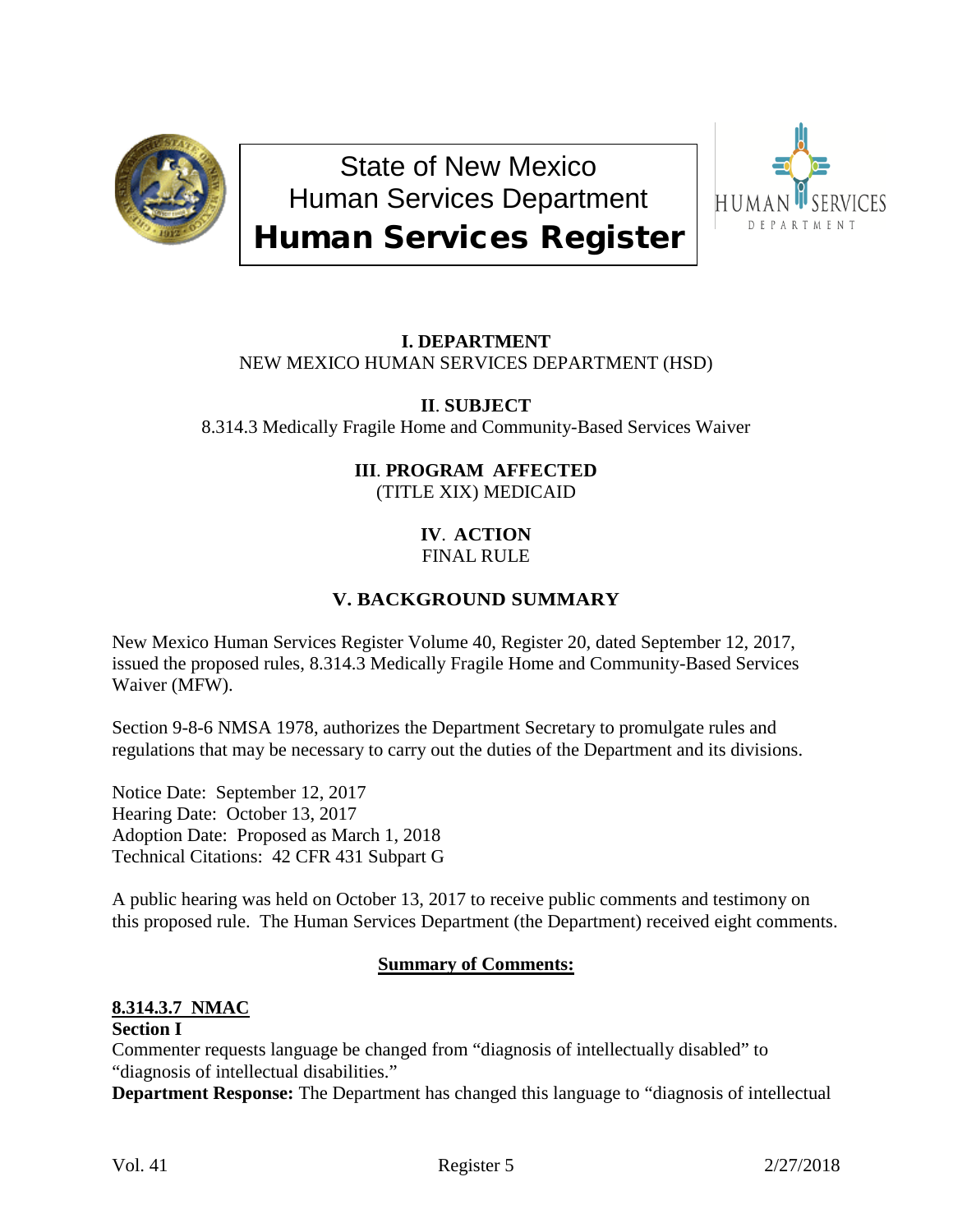disabilities."

#### **Section M**

Commenter requests that the definition of person centered planning be strengthened to emphasize the role of the participant.

**Department Response:** The Department has changed the language to, "A service planning process that is directed and led by the recipient, with assistance as needed or desired from a representative or other persons of the recipient's choosing. Person-centered planning is designed to identify the strengths, capacities, preferences, needs, and desired outcomes of the recipient. The person-centered process is an ongoing process that enables and assists the recipient to identify and access a personalized mix of paid and non-paid services and supports that assists him or her to achieve personally defined outcomes in the community."

### **8.314.3.10 NMAC**

#### **Section H**

Commenter requests that provider requirements for Behavior Support Consultation be aligned with that of the Developmental Disabilities Waiver (DDW) which allows for additional qualified licenses to provide this service.

**Department Response:** The provider requirements in this section align with the approved CMS Waiver NM.0223 (MFW) Appendix C. The Public Hearing for CMS Waiver NM.0223 (MFW) was held on June 13, 2016.

### **8.314.3.13 NMAC**

#### **Section H**

Two commenters request the language noting the number of days or hours of respite services that can be utilized per budget year be removed.

**Department Response:** The limitations on respite hours aligns with the approved CMS Waiver NM.0223 (MFW) Appendix C. Therefore the Department will not make this change.

# **8.314.3.15 NMAC**

Commenter requests that statement "a team of professionals in consultation with the recipient" be removed from this section and be replaced with language that supports person-centered planning in development of the Individualized Service Plan (ISP).

**Department Response:** The Department has updated the language to, "The CMS requires a person-centered, individualized services plan (ISP) for each individual receiving services through a HCBS program. The ISP is developed annually through an ongoing person-centered planning process."

# **8.314.3.19 NMAC**

Two commenters request that language be changed to state that a recipient *may* be responsible for repayment of service provided under continuation of benefits if a hearing decision is not in his or her favor. Commenters indicate that the existing language may discourage individuals from seeking continuation of benefits and cite 42 CFR 431(b) as precedent for the requested change.